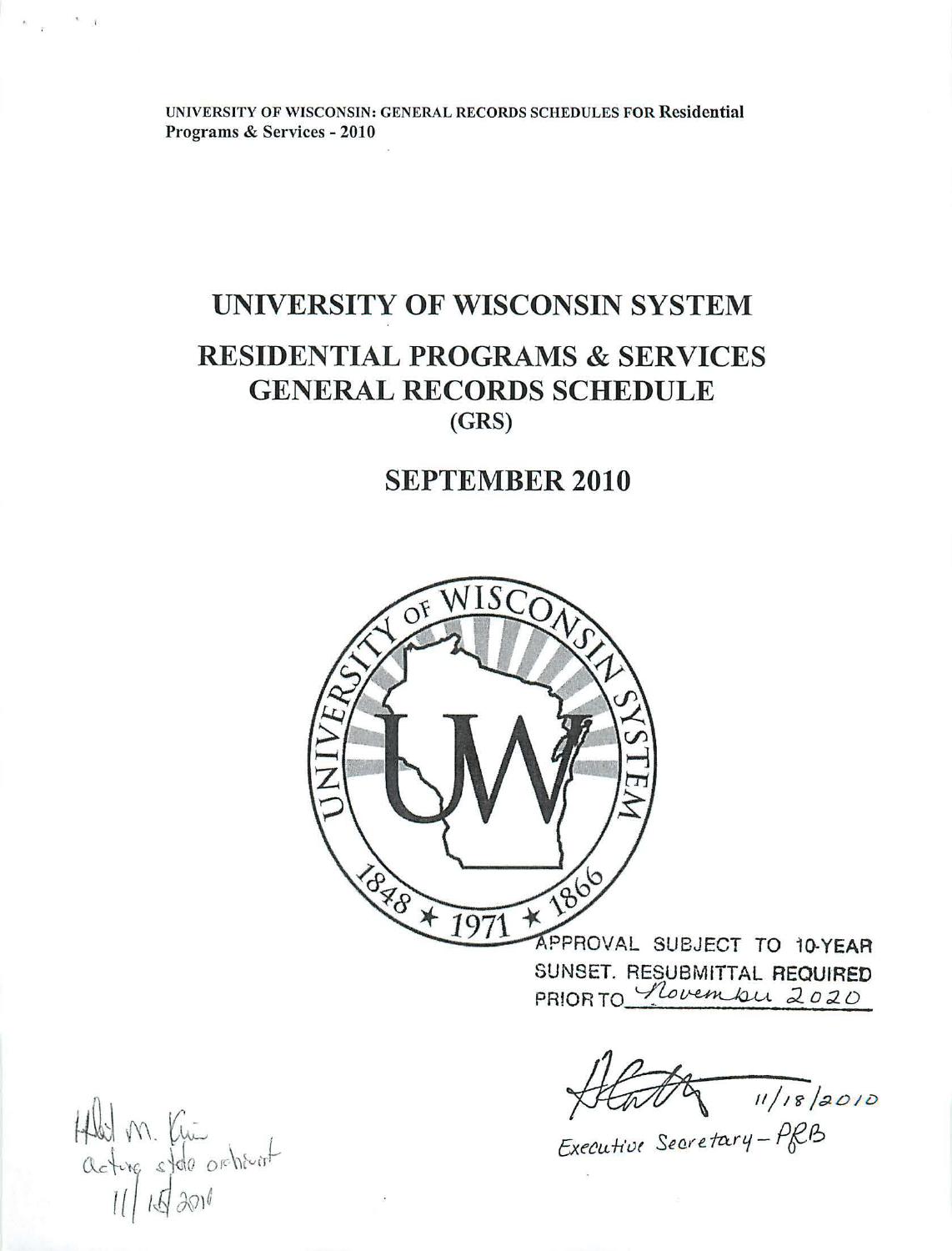# I. INTRODUCTION AND PURPOSE

This is the General Records Schedule for University Residential Programs & Services records for multiple campuses in the Wisconsin System which include: Eau Claire, Green Bay, La Crosse, Madison, Milwaukee, Oshkosh, Parkside, Platteville, River Falls, Stevens Point, Stout, Superior and Whitewater and UW Colleges.

II. SCOPE: The record schedules described within this document include the following functional areas for which records are kept:

- Housing Policy & Administration
- Residence Hall Student Records
- University Apartments Community
- Housing Marketing & Communications
- Conference & Guest Services
- Dining Service & Catering

#### ID. GUIDELINES APPLICABLE TO THIS GRS:

#### A. Preservation of Historic Records.

Historic records are those that must be retained indefinitely because of their historical character. Historic records stored only in electronic form must comply with the legal requirements set forth in: Regent Policy Document 3-2: University of Wisconsin System Public Records Management; and Chapter Adm 12: Electronic Records Management-Standards and Requirements. It is expected that Resident Programs and Services records will occasionally be classified as historic records.

#### B. Records Series

The records series included within this document were developed using the "records series" approach defined in Wis. Stat.  $\S$  16.61(2)(c). Access to some records series in this general records schedule maybe limited by law.

#### C. Destruction Authorization.

The records schedules included within this document establish minimum retention periods for each type of record. The disposition of each record is assumed to be destruction after its minimum retention period. However, expired records may be retained for as long as they are needed as a resource for performing future projects on behalf of the University of Wisconsin.

#### D. Records to be retained.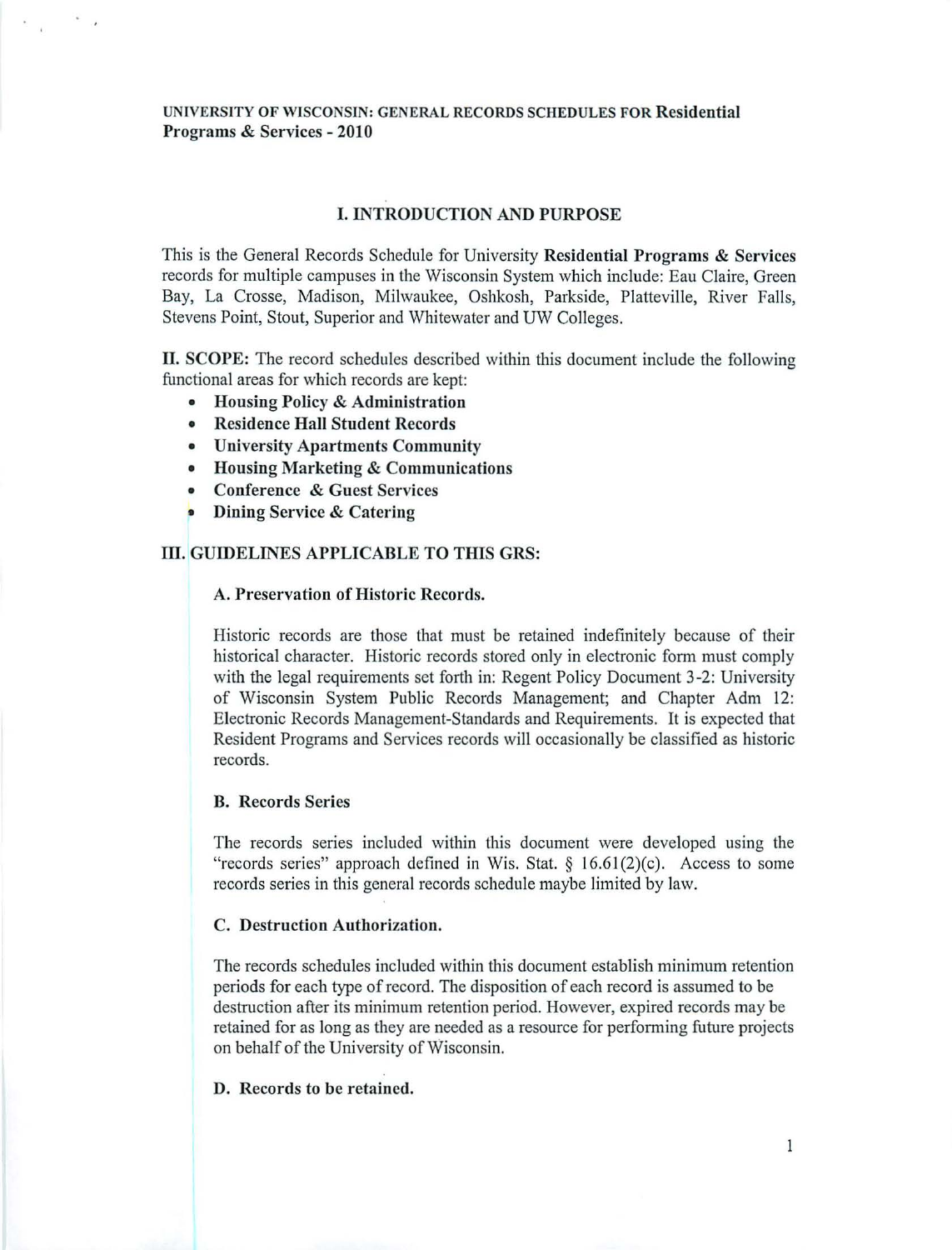In accordance with Wisconsin law, records to be retained are those defined as in the Wisconsin Statutes as "public records," that are made or received by any university employee in connection with the transaction of university business. See Wis. Stat. § 16.61(2)(b). Public records do not include the following:

1. Duplicates maintained by a university employee only for convenience or reference and for no other substantive purpose.

2. Unsolicited notices or invitations which are not related to any official action taken, proposed, or considered by the University of Wisconsin System.

3. Drafts, notes, preliminary computations and like materials intended for personal use by an individual university employee or prepared by a university employee in the name of the person for whom the employee is working.

4. Routing slips and envelopes.

5. Materials that are purely the personal property of a university employee and have no relation to his or her office.

Records that are not "public records" under the definition may be destroyed at the discretion of university administrators.

#### IV. CONDITIONS AFFECTING FINAL DISPOSITION

All recommended dispositions provided within this schedule may be carried out by University of Wisconsin administrators except that records may not be destroyed where required to be retained by law or policy including, but not limited to, a pending public records request, lawsuit, or audit.

2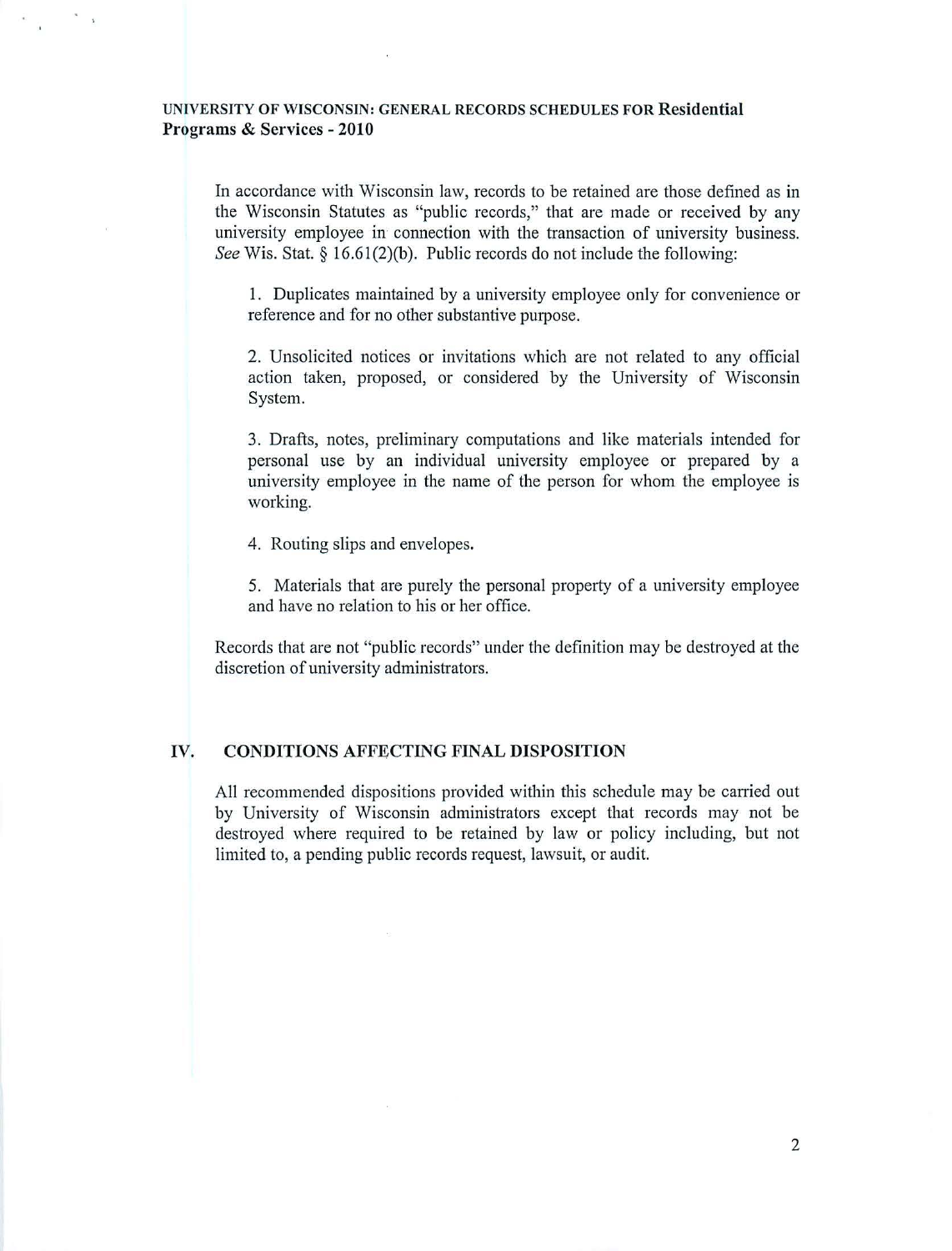# UNIVERSITY OF WISCONSIN SYSTEM RESIDENTIAL PROGRAMS & SERVICES GENERAL RECORDS SCHEDULE

# RESIDENTIAL PROGRAMS & SERVICES

These programs relate to the housing and dining/meal needs of students, families, and guests in residence halls and apartments during the academic year and summer conference season; all are functionally related and organized in the general records schedule in six parts. Each campus in UW System may order, retrieve and store records in a variety of methods and media however these records series take effect over all other previous written schedules for these functional areas.

Records covered by this schedule which deal with student information may have restricted or closed access per the terms of the 1974 Family Education Rights and Privacy Act (FERPA). Please contact your campus records officer or legal office for more details.

# **Part I Housing Policy and Administration**

#### UWRESOOl HOUSING POLICY AND ADMINISTRATION RECORDS

This series consists of, but is not limited to, records pertaining to policy and procedure development and implementation, special events records, surveys including the EBI and NSLLP Surveys, questionnaires, planning calendars, staff procedural manuals, organizational charts, residence halls professional association documentation, and various administrative records generated to review and evaluate information from housing departments/areas. These files may be in a paper format or created and stored electronically.

# Retention Time Period

 $\mathcal{F}_{\mathcal{A}}$ 

| Original:    | $CR + 5 \text{ Years}$ (Creation)             |
|--------------|-----------------------------------------------|
| Copies:      | Do not retain duplicates longer than original |
| Disposition: | Transfer to Archives                          |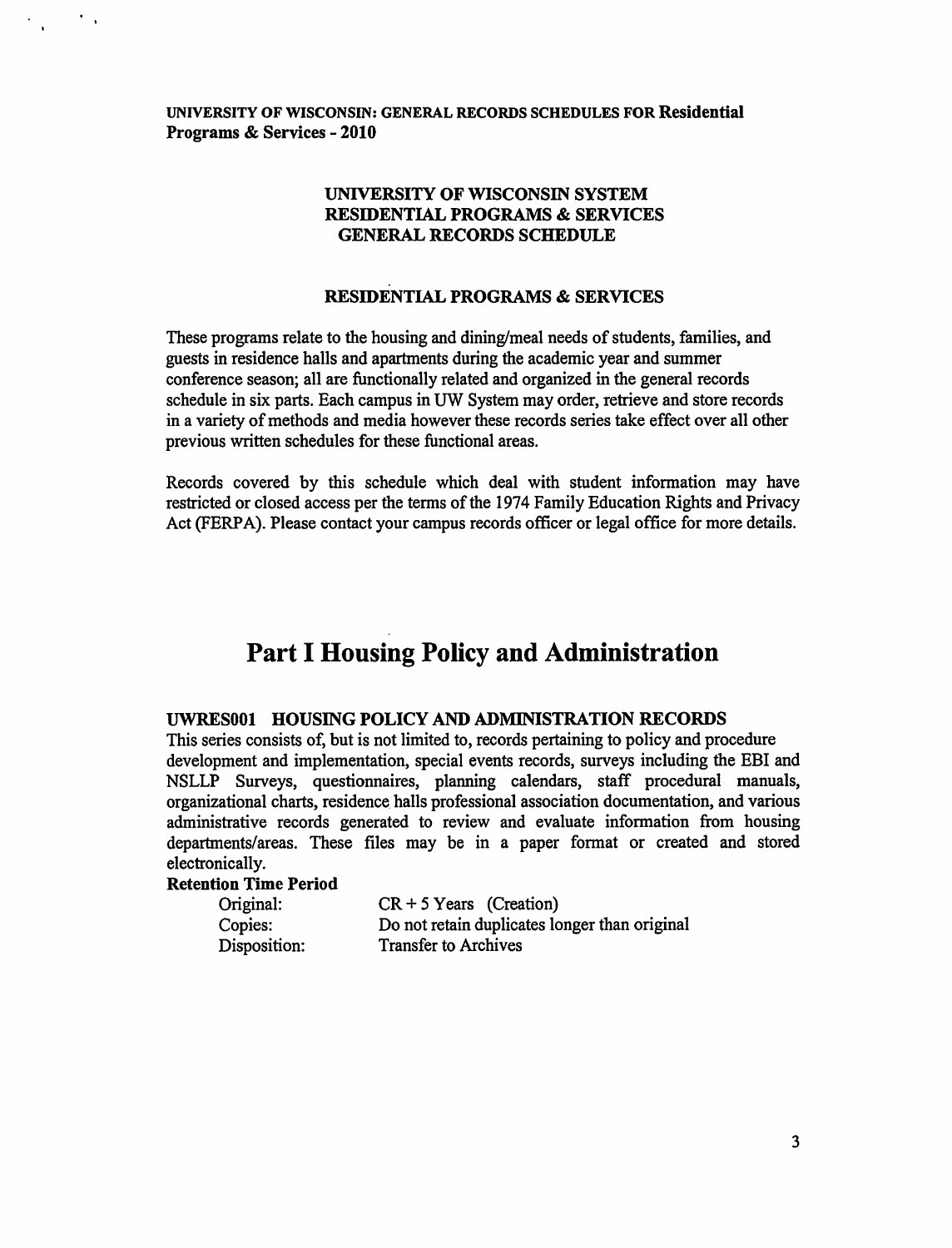#### UWRES002 HOUSING GENERATED REPORTS

This series comprises all housing generated reporting which includes but is not limited to: residence hall, apartment, and dining annual/end of year reports, apartment and residence hall occupancy reports, capacity reports, after action reports and communication plans for emergency events, conference summaries and closing reports, and UW System reports.

### Retention Time Period

 $\sim$   $^{-1}$ 

| Original:    | $CR + 5$ Years (Creation)                     |
|--------------|-----------------------------------------------|
| Copies:      | Do not retain duplicates longer than original |
| Disposition: | Destroy – Confidential                        |

#### UWRES003 RESIDENCE HALL STAFF RECORDS

These files include subject files of all staff in residential programs and services including correspondence, orientation, student and professional staff training and development, memos of understanding with other campus offices, hall community surveys, and liability waivers for residence hall events.

# Retention Time Period

| Original:    | $CR + 5$ years (Creation)                     |
|--------------|-----------------------------------------------|
| Copies:      | Do not retain duplicates longer than original |
| Disposition: | Destroy - Confidential                        |

#### UWRES004 Emergency Management Records

This series consists of records generated through the state required continuation of operations emergency planning process (Wisconsin State Statues, Chapter 166). Documents in this series include, but are not limited to emergency protocol, communication plans, staff manuals, and training guides and exercises.

| Original:    | Retain until superseded                       |
|--------------|-----------------------------------------------|
| Copies:      | Do not retain duplicates longer than original |
| Disposition: | Destroy – Confidential                        |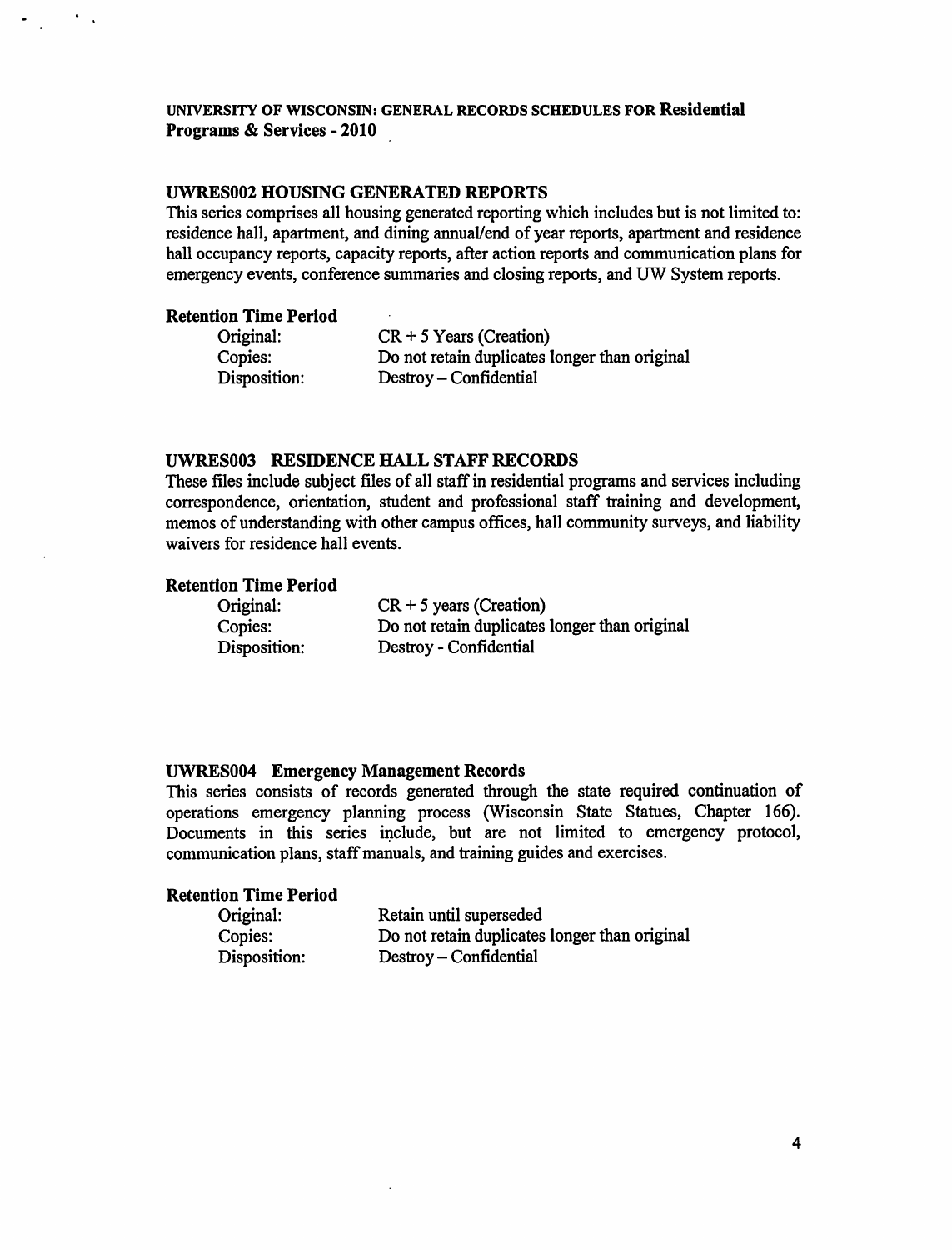# **Part II Residence Hall Student Records**

These record series chronicle all transactions and interventions with students during their time in the residence halls by university residence hall staff. These files may be in a paper format or created and stored electronically.

# UWRES005 STUDENT HOUSING CONTRACTS

The purpose of the housing contract is to provide documentation for housing obligation and relationship between the student and the University. The housing contracts pertain to all residence halls or dormitories. These housing contracts do not pertain to conference center rentals. Documents in this series may include but are not limited to housing applications, room change information, hall preference records, ADA accommodations, food plans/accounts and contracts, rent references, residence hall selection cards, housing status action forms, room condition inventories, rosters and logs, contracts, cancellation notices, contract release forms, contract offer, interest assessment materials, letters and printed emails.

#### Retention Time Period

 $\mathcal{F}_{\mathcal{A}}$ 

| Original:    |  |
|--------------|--|
| Disposition: |  |

 $EVT + 6$  Years (Event = to end of contract) Destroy - Confidential

# UWRES006 STUDENT CONDUCT RECORDS

The conduct unit of residence life keeps documentation about students who require attention due to infractions which occur in residence halls and on campus. The file frequently starts with a notification to the conduct officer and the student which can be in the form of email or other messaging in database. The files are maintained by the department in paper and electronic media. The records generally consist of, but are not limited to: an incident report and/or police report, a meeting notification letter (sent to the student), meeting notes, a decision letter, miscellaneous charges for damages (such as on a housing status action form), and miscellaneous documents including documentation about an incident and/or resolution of the matter (such as a student reflection paper or letter). Information in these paper documents, electronic images and related databases include student name, student identification number, address, telephone and other types of personal information. Information in these records can and does intersect with disciplinary files of the Dean of Students. Paper original source documents that are scanned can be confidentially destroyed after verification and quality control phase of the scanned images is complete.

| Original:    | $EVT + 6$ Years (Event = to end of contract) |
|--------------|----------------------------------------------|
| Disposition: | Destroy - Confidential                       |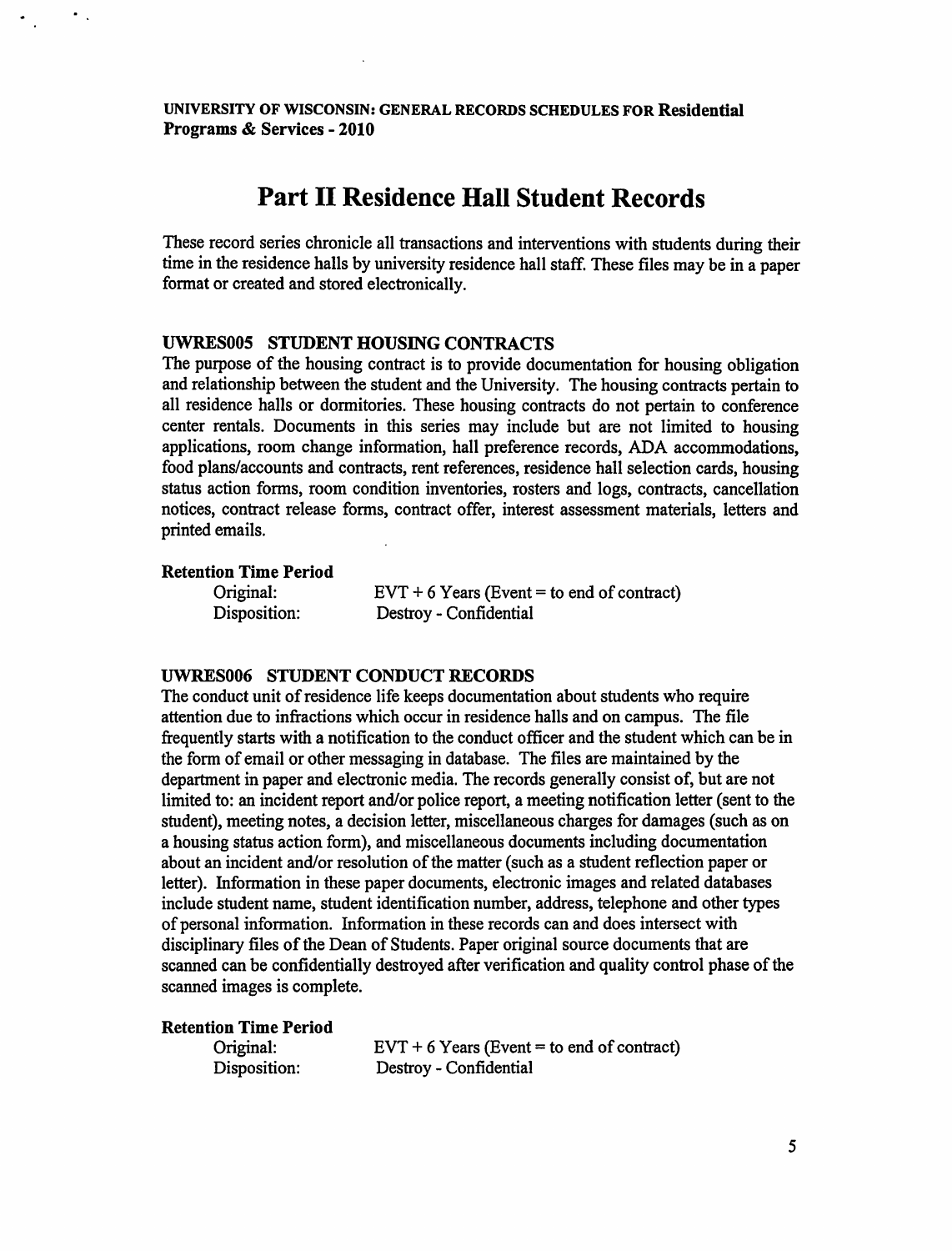# Part III University Apartments Community

This section includes apartments and living quarters other than residence halls that are under the jurisdiction of University Housing for Graduate Students and their families, Academic Staff and Faculty.

#### UWRES007 APARTMENT & LEASE RECORDS

Records in this series pertain to lease arrangements for residents. These records include, but are not limited to: Apartment applications, apartment waitlists, apartment assignment records, community and social work related documentation, check in and checkout records on apartment condition and reference letters.

#### Retention Time Period

Original: Disposition:  $EVT + 6$  Years (Event = to end of lease) Destroy - Confidential

# Part IV Housing Marketing and Communications

#### UWRESOOS SAMPLE MATERIALS, PUBLICATIONS & PROMOTIONS

Materials distributed to current and prospective students, parents and families, guests, housing staff, and other campus offices to provide information about the on-campus housing program. These records include, but are not limited to, publications and promotional information about: residence halls and apartments programs and services, specialty housing programs, billing, rates, and collections, emergency management and safety, dining and meal services, conference programs, and employee recruitment. Materials are updated as needed to reflect changes.

| Original:    | Retain until superseded                       |
|--------------|-----------------------------------------------|
| Copies:      | Do not retain duplicates longer than original |
| Disposition: | Transfer one copy to the Archives             |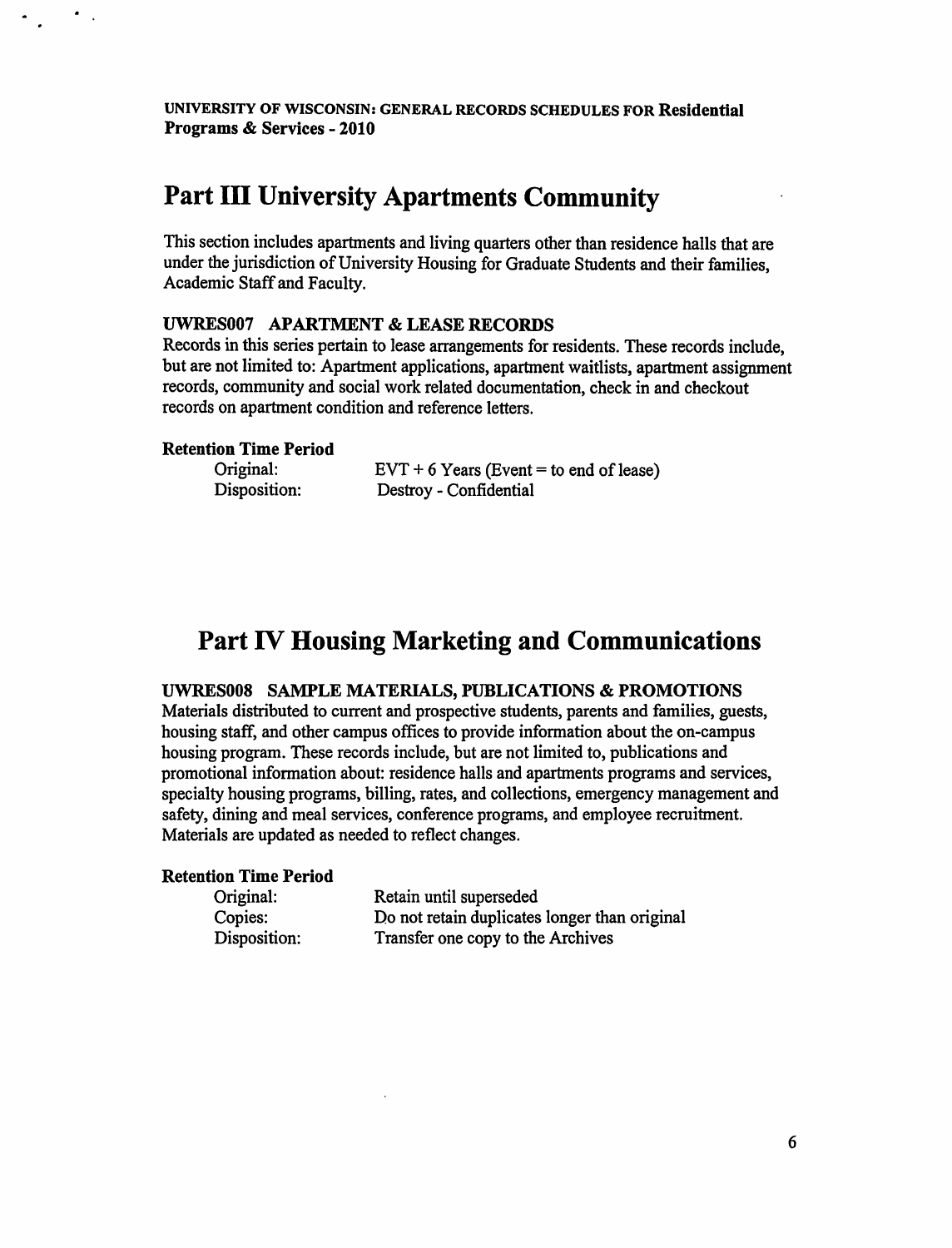# Part V Conference and Guest Services

Conference and guest services includes records generated from conference centers summer orientation programs, and hosted conferences/programs.

### UWRES009 CONFERENCE CENTER AND ATTENDEE RESERVATIONS RECORDS

Conference and guest services tracks reservations from occupancy to payment. These records include summer camps/programs, Elderhostel and accommodations related to bad weather. The detail of these records includes guest rosters (names, addresses, email, etc.), dates of arrival and departure, types of rooms reserved, linen packages, security, dining service, housekeeping, accommodation and dietary needs, contracts with sponsoring departments, incident and police reports, camp inspections, event registration forms, charges for damages, guest ID number, waiting lists and other information. Frequently the reservation file provides information about extra rooms which are made up and ready, accommodates walk-ins and helps plan work for staff.

#### Retention Time Period

 $\bullet$  .

| Original:    | $EVT + 6$ Years (Event = to end of contract)  |
|--------------|-----------------------------------------------|
| Copies:      | Do not retain duplicates longer than original |
| Disposition: | Destroy - Confidential                        |

# Part VI Dining and Catering Services

This series consists of records kept and maintained relating to dining services provided to students in residence halls and other guests as well as catering for conferences/events.

# UWRESOlO MENU & RECIPE RECORDS

Records in this series include, but are not limited to production records, time and temperature logs pertaining to food production, recipes, and special diet requirements.

| Original:    | $FY + 1$ year (Fiscal Year)                   |
|--------------|-----------------------------------------------|
| Copies:      | Do not retain duplicates longer than original |
| Disposition: | Destroy                                       |